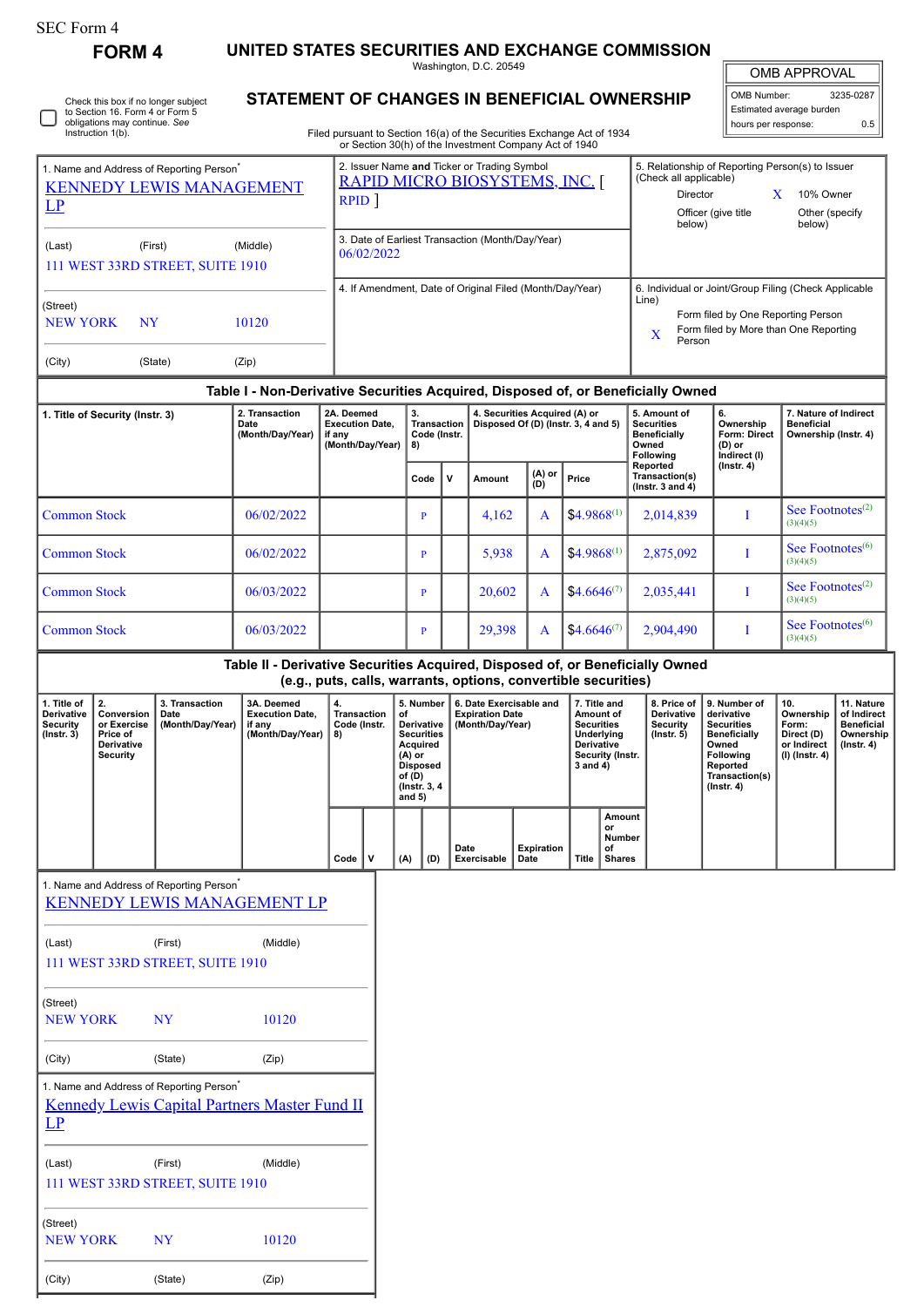| 1. Name and Address of Reporting Person <sup>®</sup><br><b>Kennedy Lewis GP II LLC</b>  |                                             |                                                   |  |  |  |  |  |
|-----------------------------------------------------------------------------------------|---------------------------------------------|---------------------------------------------------|--|--|--|--|--|
| (Last)                                                                                  | (First)<br>111 WEST 33RD STREET, SUITE 1910 | (Middle)                                          |  |  |  |  |  |
| (Street)<br><b>NEW YORK</b>                                                             | NY                                          | 10120                                             |  |  |  |  |  |
| (City)                                                                                  | (State)                                     | (Zip)                                             |  |  |  |  |  |
| 1. Name and Address of Reporting Person <sup>*</sup>                                    |                                             | <b>Kennedy Lewis Investment Holdings II LLC</b>   |  |  |  |  |  |
| (Last)                                                                                  | (First)<br>111 WEST 33RD STREET, SUITE 1910 | (Middle)                                          |  |  |  |  |  |
| (Street)<br><b>NEW YORK</b>                                                             | NY                                          | 10120                                             |  |  |  |  |  |
| (City)                                                                                  | (State)                                     | (Zip)                                             |  |  |  |  |  |
| 1. Name and Address of Reporting Person <sup>*</sup><br><u>III LP</u>                   |                                             | <b>Kennedy Lewis Capital Partners Master Fund</b> |  |  |  |  |  |
| (Last)                                                                                  | (First)<br>111 WEST 33RD STREET, SUITE 1910 | (Middle)                                          |  |  |  |  |  |
| (Street)<br><b>NEW YORK</b>                                                             | NY                                          | 10120                                             |  |  |  |  |  |
| (City)                                                                                  | (State)                                     | (Zip)                                             |  |  |  |  |  |
| 1. Name and Address of Reporting Person <sup>®</sup><br><b>Kennedy Lewis GP III LLC</b> |                                             |                                                   |  |  |  |  |  |
| (Last)                                                                                  | (First)<br>111 WEST 33RD STREET, SUITE 1910 | (Middle)                                          |  |  |  |  |  |
| (Street)<br><b>NEW YORK</b>                                                             | NY                                          | 10120                                             |  |  |  |  |  |
| (City)                                                                                  | (State)                                     | (Zip)                                             |  |  |  |  |  |
| 1. Name and Address of Reporting Person <sup>*</sup><br><b>MANAGEMENT LLC</b>           | <b>KENNEDY LEWIS INVESTMENT</b>             |                                                   |  |  |  |  |  |
| (Last)                                                                                  | (First)<br>111 WEST 33RD STREET, SUITE 1910 | (Middle)                                          |  |  |  |  |  |
| (Street)<br><b>NEW YORK</b>                                                             | NY                                          | 10120                                             |  |  |  |  |  |
| (City)                                                                                  | (State)                                     | (Zip)                                             |  |  |  |  |  |
| 1. Name and Address of Reporting Person <sup>*</sup><br><u>KLM GP LLC</u>               |                                             |                                                   |  |  |  |  |  |
| (Last)                                                                                  | (First)<br>111 WEST 33RD STREET, SUITE 1910 | (Middle)                                          |  |  |  |  |  |
| (Street)<br><b>NEW YORK</b>                                                             | NY                                          | 10120                                             |  |  |  |  |  |
| (City)                                                                                  | (State)                                     | (Zip)                                             |  |  |  |  |  |
| 1. Name and Address of Reporting Person <sup>®</sup><br><b>Richman Darren</b>           |                                             |                                                   |  |  |  |  |  |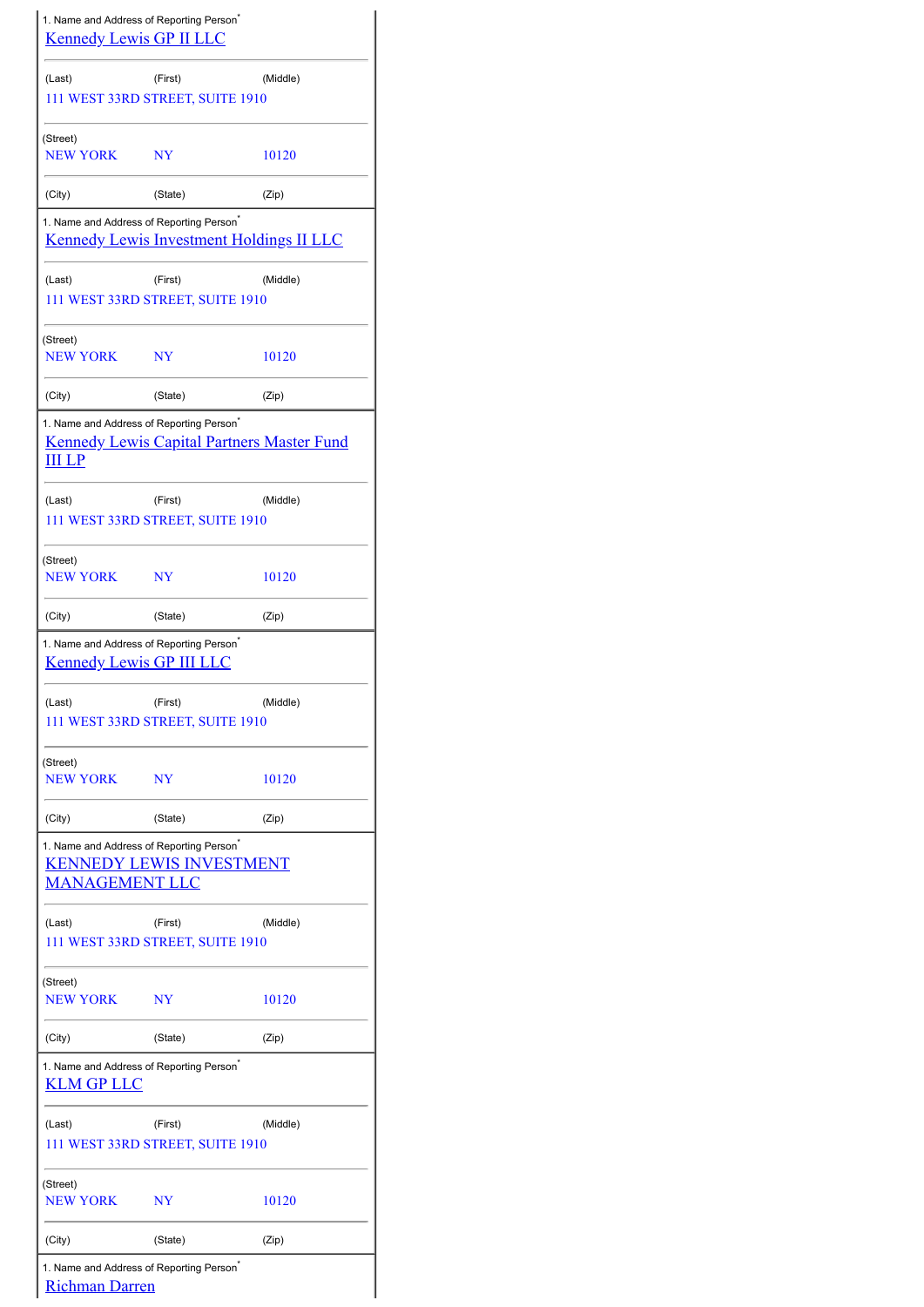| (Last)                                               | (First)                          | (Middle) |  |  |  |  |  |  |
|------------------------------------------------------|----------------------------------|----------|--|--|--|--|--|--|
| 111 WEST 33RD STREET, SUITE 1910                     |                                  |          |  |  |  |  |  |  |
| (Street)                                             |                                  |          |  |  |  |  |  |  |
| <b>NEW YORK</b>                                      | <b>NY</b>                        | 10120    |  |  |  |  |  |  |
| (City)                                               | (State)                          | (Zip)    |  |  |  |  |  |  |
| 1. Name and Address of Reporting Person <sup>7</sup> |                                  |          |  |  |  |  |  |  |
|                                                      |                                  |          |  |  |  |  |  |  |
| <b>CHENE DAVID</b>                                   |                                  |          |  |  |  |  |  |  |
| (Last)                                               | (First)                          | (Middle) |  |  |  |  |  |  |
|                                                      | 111 WEST 33RD STREET, SUITE 1910 |          |  |  |  |  |  |  |
| (Street)                                             |                                  |          |  |  |  |  |  |  |
| NEW YORK                                             | NY                               | 10120    |  |  |  |  |  |  |

## **Explanation of Responses:**

1. The price reported in Column 4 is a weighted average price. These shares of Common Stock of Rapid Micro Biosystems, Inc. (the "Issuer") were sold in multiple transactions at prices ranging from \$4.965 to \$5, inclusive. The reporting persons undertake to provide to the Issuer, any security holder of the Issuer, or the staff of the Securities and Exchange Commission, upon request, full information regarding the number of shares of Common Stock sold at each separate price within the range set forth in footnotes (1) and (7) to this Form 4.

2. These securities of the Issuer are held directly by Kennedy Lewis Capital Partners Master Fund II LP ("Master Fund II", and together with Master Fund III, as defined below, the "Funds").

3. Kennedy Lewis Management LP (the "Adviser") acts as investment adviser to the Funds. KLM GP LLC ("KLM") is the general partner of the Adviser. Kennedy Lewis Investment Management LLC ("Kennedy Lewis") is the owner and control person of KLM. David Chene and Darren Richman are the managing members and control persons of Kennedy Lewis. Each of the Adviser, KLM and Kennedy Lewis may be deemed to exercise voting and investment power over and thus may be deemed to beneficially own the securities of the Issuer held by each of the Funds due to their relationship<br>with the Funds. Kennedy L David Chene and Darren Richman are the managing members of Holdings II. Each of Fund II GP and Holdings II may be deemed to exercise voting

4. (Continued from footnote 3) and investment power over and thus may be deemed to beneficially own the securities of the Issuer held by Master Fund II due to their relationship with Master Fund II. Kennedy Lewis GP III LLC ("Fund III GP") is the general partner of Master Fund III. Holdings II is the managing member of Fund III GP. David Chene and Darren Richman are the managing members of Holdings II. Each of Fund III GP and Holdings II may be deemed to exercise voting and investment power over and thus may be deemed to beneficially own the securities of the Issuer held by Master<br>Fund III due to their re deemed to exercise voting and investment power over and thus may be deemed to beneficially own the securities held by each of the Funds due to their relationships with the Funds.

5. For purposes of Section 16 of the Securities Exchange Act of 1934, each of the Adviser, KLM, Kennedy Lewis, Fund II GP, Holdings II, Fund III GP, David Chene and Darren Richman disclaims<br>beneficial ownership of the secu Adviser, KLM, Kennedy Lewis, Fund II GP, Holdings II, Fund III GP, David Chene or Darren Richman is the beneficial owner of such securities for purposes of Section 16 or any other purpose.

6. These securities of the Issuer are held directly by Kennedy Lewis Capital Partners Master Fund III LP ("Master Fund III").

7. The price reported in Column 4 is a weighted average price. These shares of Common Stock of the Issuer were sold in multiple transactions at prices ranging from \$4.54 to \$4.8, inclusive. **Remarks:**

| <b>KENNEDY LEWIS</b><br><b>MANAGEMENT LP, By:</b><br><b>KLM GP LLC</b> , its general<br>partner, Name: /s/ Anthony<br>Pasqua, Title: Chief Operating<br>Officer                                                                                                                           | 06/06/2022 |
|-------------------------------------------------------------------------------------------------------------------------------------------------------------------------------------------------------------------------------------------------------------------------------------------|------------|
| <b>KENNEDY LEWIS</b><br><b>CAPITAL PARTNERS</b><br><b>MASTER FUND II LP, By:</b><br><b>Kennedy Lewis GP II LLC, its</b><br>general partner, By: Kennedy<br>Lewis Investment Holdings II<br>LLC, its managing member,<br>Name: /s/ Anthony Pasqua,<br><b>Title: Authorized Person</b>      | 06/06/2022 |
| <b>KENNEDY LEWIS GP II</b><br>LLC, By: Kennedy Lewis<br><b>Investment Holdings II LLC,</b><br>its managing member, Name:<br>/s/ Anthony Pasqua, Title:<br><b>Authorized Person</b>                                                                                                        | 06/06/2022 |
| <b>KENNEDY LEWIS</b><br><b>INVESTMENT HOLDINGS</b><br>II LLC, Name: /s/ Anthony<br>Pasqua, Title: Authorized<br>Person                                                                                                                                                                    | 06/06/2022 |
| <b>KENNEDY LEWIS</b><br><b>CAPITAL PARTNERS</b><br><b>MASTER FUND III LP, By:</b><br><b>Kennedy Lewis GP III LLC,</b><br>its general partner, By:<br><b>Kennedy Lewis Investment</b><br>Holdings II LLC, its managing<br>member, Name: /s/ Anthony<br>Pasqua, Title: Authorized<br>Person | 06/06/2022 |
| <b>KENNEDY LEWIS GP III</b>                                                                                                                                                                                                                                                               | 06/06/2022 |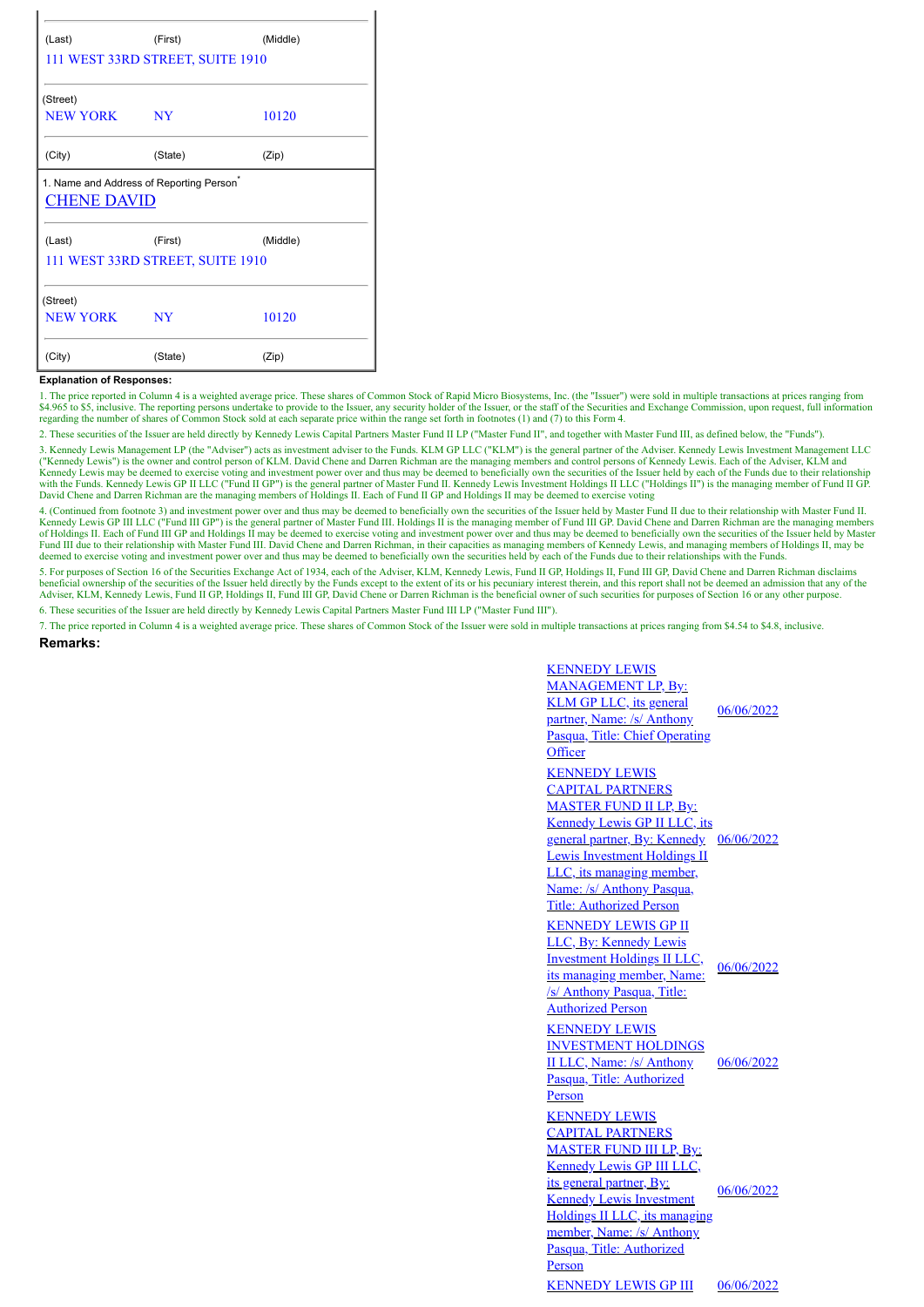| LLC, By: Kennedy Lewis<br><b>Investment Holdings II LLC,</b>                              |            |
|-------------------------------------------------------------------------------------------|------------|
| its managing member, Name:<br><u>/s/ Anthony Pasqua, Title:</u>                           |            |
| <b>Authorized Person</b>                                                                  |            |
| <b>KENNEDY LEWIS</b><br><b>INVESTMENT</b>                                                 |            |
| <b>MANAGEMENT LLC,</b>                                                                    | 06/06/2022 |
| Name: /s/ Anthony Pasqua,<br><b>Title: Chief Operating Officer</b>                        |            |
| <b>KLM GP LLC, Name: /s/</b><br><b>Anthony Pasqua, Title:</b><br><b>Authorized Person</b> | 06/06/2022 |
| DARREN RICHMAN, Name:<br>/s/ Darren Richman                                               | 06/06/2022 |
| <b>DAVID CHENE, Name: /s/</b><br><b>David Chene</b>                                       | 06/06/2022 |
| ** Signature of Reporting Person                                                          | Date       |

Reminder: Report on a separate line for each class of securities beneficially owned directly or indirectly.

\* If the form is filed by more than one reporting person, *see* Instruction 4 (b)(v).

\*\* Intentional misstatements or omissions of facts constitute Federal Criminal Violations *See* 18 U.S.C. 1001 and 15 U.S.C. 78ff(a).

Note: File three copies of this Form, one of which must be manually signed. If space is insufficient, *see* Instruction 6 for procedure.

**Persons who respond to the collection of information contained in this form are not required to respond unless the form displays a currently valid OMB Number.**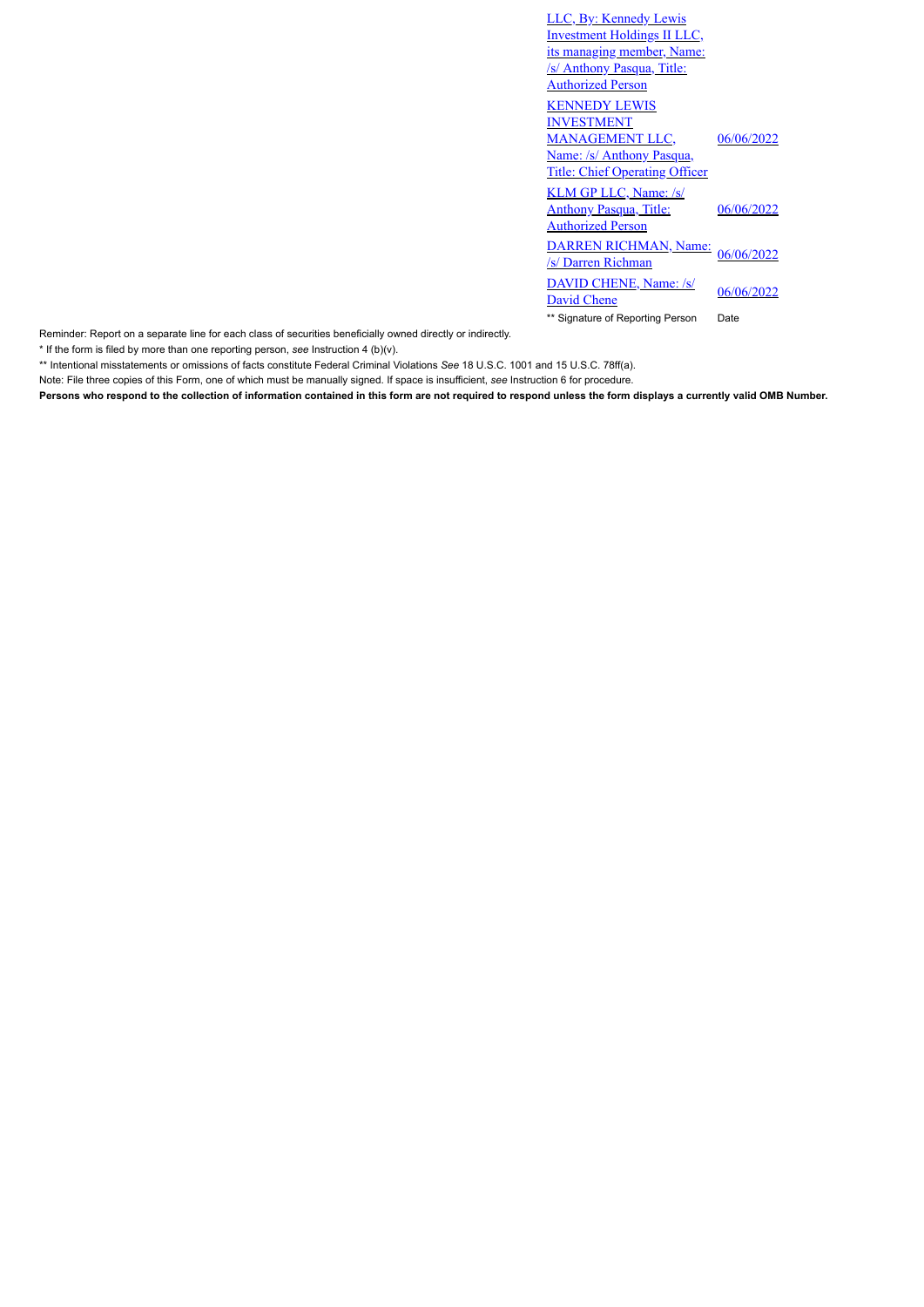| Form 4 Joint Filer Information                |                                                        |  |  |  |  |  |  |
|-----------------------------------------------|--------------------------------------------------------|--|--|--|--|--|--|
| Name:                                         | Kennedy Lewis Management LP                            |  |  |  |  |  |  |
| Address:                                      | 111 West 33rd Street, Suite 1910<br>New York, NY 10120 |  |  |  |  |  |  |
| Date of Event Requiring Statement:            | 06/02/2022                                             |  |  |  |  |  |  |
| Name:                                         | Kennedy Lewis Capital Partners Master<br>Fund II LP    |  |  |  |  |  |  |
| Address:                                      | 111 West 33rd Street, Suite 1910<br>New York, NY 10120 |  |  |  |  |  |  |
| Date of Event Requiring Statement:            | 06/02/2022                                             |  |  |  |  |  |  |
| Name:                                         | Kennedy Lewis GP II LLC                                |  |  |  |  |  |  |
| Address:                                      | 111 West 33rd Street, Suite 1910<br>New York, NY 10120 |  |  |  |  |  |  |
| Date of Event Requiring Statement: 06/02/2022 |                                                        |  |  |  |  |  |  |
| Name:                                         | Kennedy Lewis Investment Holdings II<br><b>LLC</b>     |  |  |  |  |  |  |
| Address:                                      | 111 West 33rd Street, Suite 1910<br>New York, NY 10120 |  |  |  |  |  |  |
| Date of Event Requiring Statement:            | 06/02/2022                                             |  |  |  |  |  |  |
| Name:                                         | Kennedy Lewis Capital Partners Master<br>Fund III LP   |  |  |  |  |  |  |
| Address:                                      | 111 West 33rd Street, Suite 1910<br>New York, NY 10120 |  |  |  |  |  |  |
| Date of Event Requiring Statement: 06/02/2022 |                                                        |  |  |  |  |  |  |
| Name:                                         | Kennedy Lewis GP III LLC                               |  |  |  |  |  |  |
| Address:                                      | 111 West 33rd Street, Suite 1910<br>New York, NY 10120 |  |  |  |  |  |  |
| Date of Event Requiring Statement:            | 06/02/2022                                             |  |  |  |  |  |  |
| Name:                                         | KLM GP LLC                                             |  |  |  |  |  |  |
| Address:                                      | 111 West 33rd Street, Suite 1910<br>New York, NY 10120 |  |  |  |  |  |  |
| Date of Event Requiring Statement:            | 06/02/2022                                             |  |  |  |  |  |  |
| Name:                                         | Kennedy Lewis Investment Management LLC                |  |  |  |  |  |  |
| Address:                                      | 111 West 33rd Street, Suite 1910<br>New York, NY 10120 |  |  |  |  |  |  |
| Date of Event Requiring Statement:            | 06/02/2022                                             |  |  |  |  |  |  |
| Name:                                         | Darren Richman                                         |  |  |  |  |  |  |

```
Address: 111 West 33rd Street, Suite 1910
```